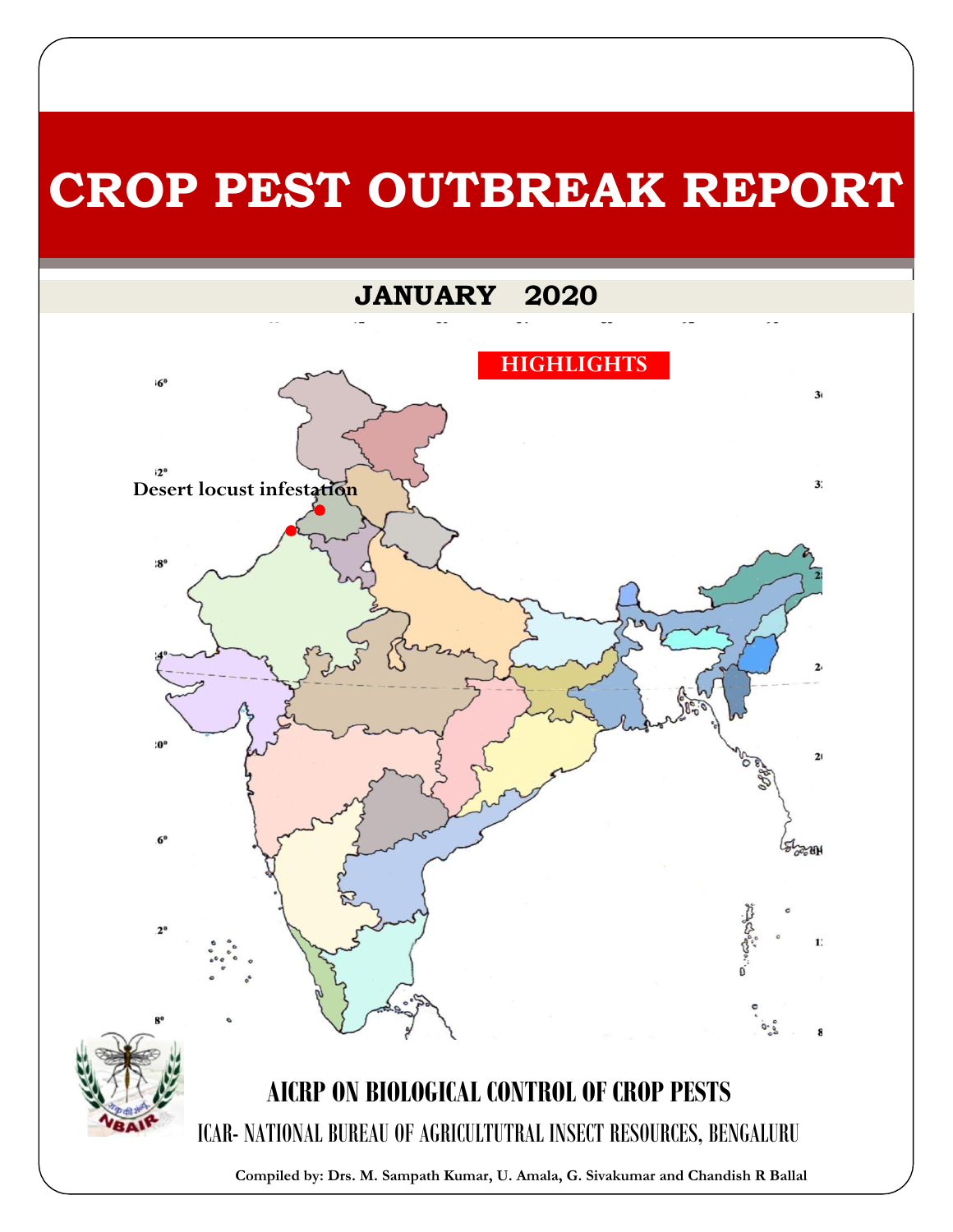# **CROP PEST OUTBREAK REPORT**

### JANUARY 2020

#### **ANDHRA PRADESH**

**Reporting Centre:** HRS, Ambajipeta

#### **Crop: COCONUT**

**Site details**: Jangareddy gudem (Latitude17.12, Longitude 81.29) and Adurru (Latitude 17.15, Longitude 81.74) Villages in Mammadivaram mandal of East Godavari district

**Variety grown:** East Coast Tall in 4.0 ha **Crop Stage:** 6-40 years

**Pest Status:**

**Diseases**: *Lasidodiplodia* leaf blight (score 3-5) incidence was recorded

#### **Jammu and Kashmir**

**Reporting Centre:** SKUAST-Jammu

#### **Crop: Chickpea**

**Site details**: Samba, Sumb, Painthi villages at Samba district

**Crop Stage:** 60 – 70 DAS

**Pest Status:**

**Insects:** Low gram pod borer damage was reported

**Diseases**: Wilt (15-20%) incidence was recorded

1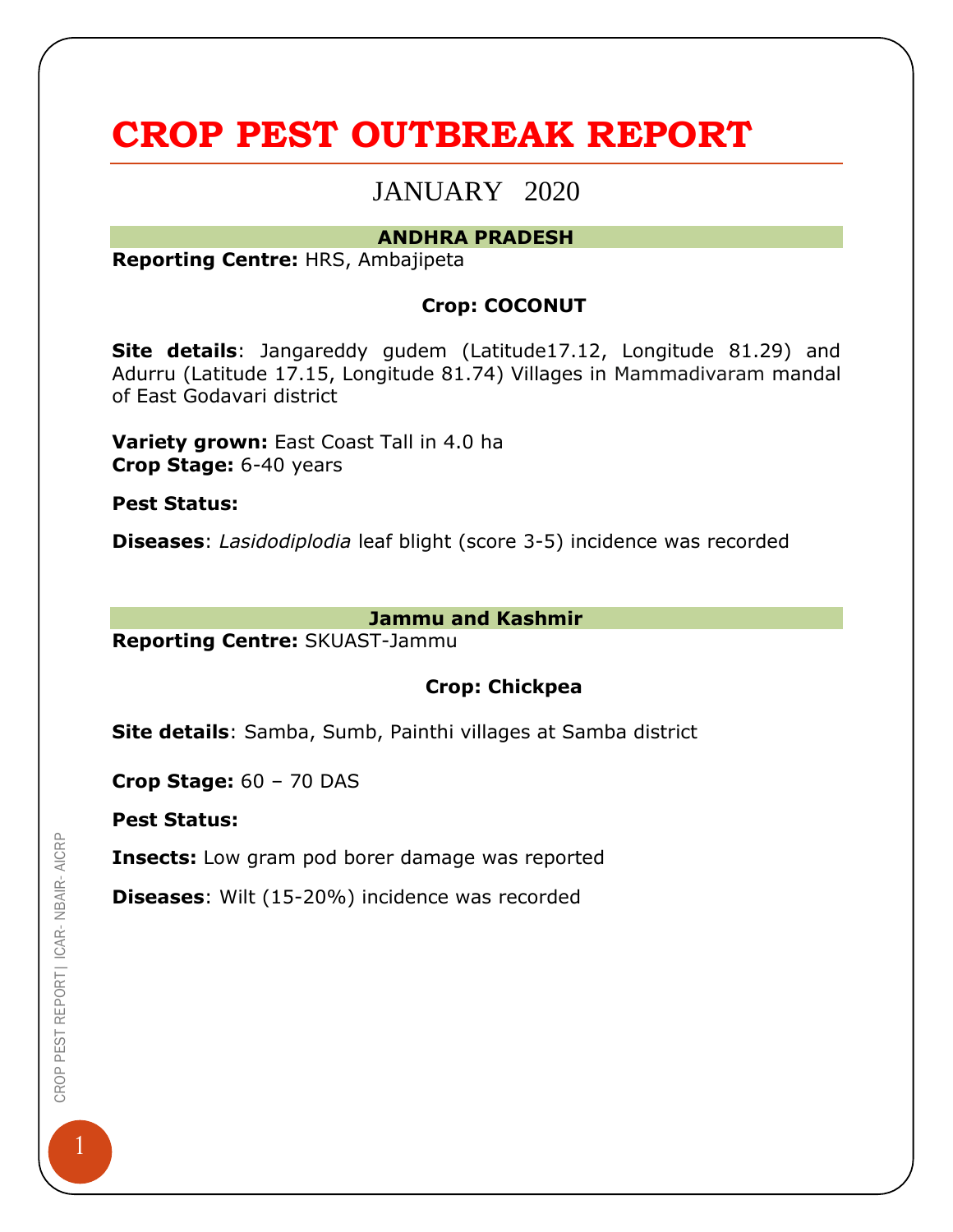#### **PUNJAB**

**Reporting Centre:** PAU, Ludhiana

#### **Crop: Wheat**

**Site details:** Barnala, Bathinda, Ludhiana, Muktsar, Fazilka, Ferozepur, Patiala, Sangrur districts

**Crop Stage:** 90-100 days old

**Pest Status: Insects:** Nil

#### **Crop: Mustard**

**Site details:** Amritsar, Barnala, Gurdaspur, Jalandhar, Sangrur districts

**Crop Stage:** 85-100 days old

**Pest Status:**

**Insects:** Low desert locust infestation (10-15 Pre-mature adults/ acre) in isolated places of Fazilka district was reported

#### **Crop: Chickpea**

**Site details:** Bathinda, Ludhiana, Fazilka, Ferozepur, Muktsar, Sangrur districts

**Crop Stage:** 70-80 days old

**Pest Status: Insects:** Nil

Surveys on the locust incidence conducted during the month of January 2020, reported almost its negligible incidence in bordering districts of Punjab and Rajasthan. At all locations, the pest was under control, as the villagers being vigilant, scared away the pest by bursting crackers, beating drums, etc. However, with rise in temperature it may again invade border areas of Rajasthan and Punjab in the coming months, requires continuous monitoring.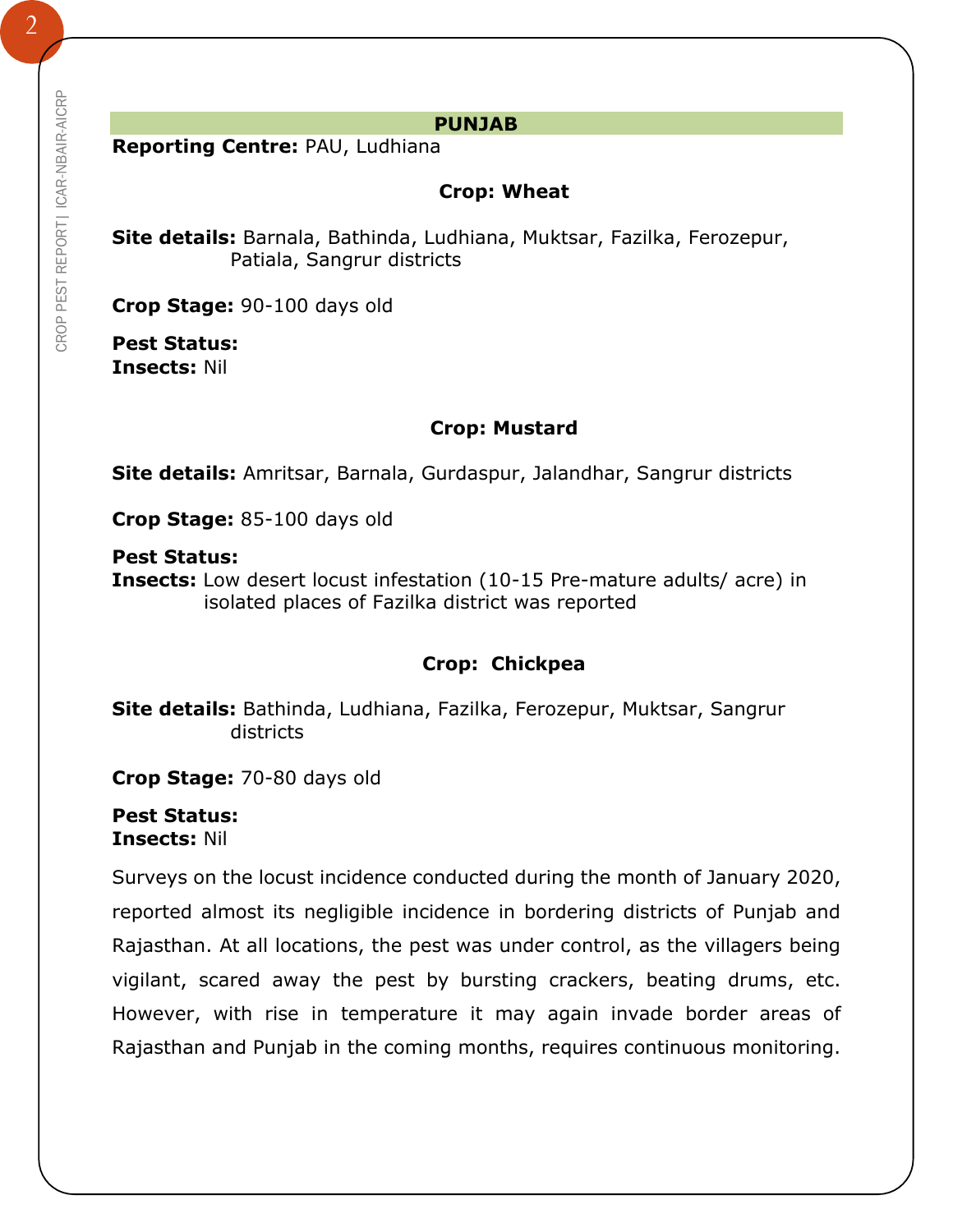#### **GUJARAT**

**Reporting Centre:** AAU, Anand

#### **Crop: Wheat**

**Site details**: Amlavadi (21°35'37''N;73°29'28''E) village in Dediyapada

taluk of Narmada district

**Crop Stage:** 30 DAS

**Pest Status:**

**Insects:** Low armyworm infestation was observed

#### **Crop: Cotton +Pigeon pea+Indian bean as Mixed Farming**

**Site details**: Amlavadi (21°35'37''N;73°29'28''E) village in Dediyapada

taluk of Narmada district

**Pest Status: Insects:** Moderate incidence of the following insect pests, *H. armigera,* pink bollworm, aphid, jassid were recorded

#### **Crop: Maize**

**Site details**: Dalpura village in Umreth taluk of Anand district; AAU Campus

**Variety grown:** GAYMH -1 in 0.5 ha, fodder Maize in 0.5 ha

**Crop Stage:** 45-60 DAS **Pest Status:**

**Insects:** Low to moderate infestation of fall armyworm, *Spodoptera frugiperda* was observed

#### **Crop: Sorghum**

**Site details**: Amlavadi (21°35'37''N;73°29'28''E) village in Dediyapada

taluk of Narmada district

**Variety grown:** Desi variety in 0.5 ha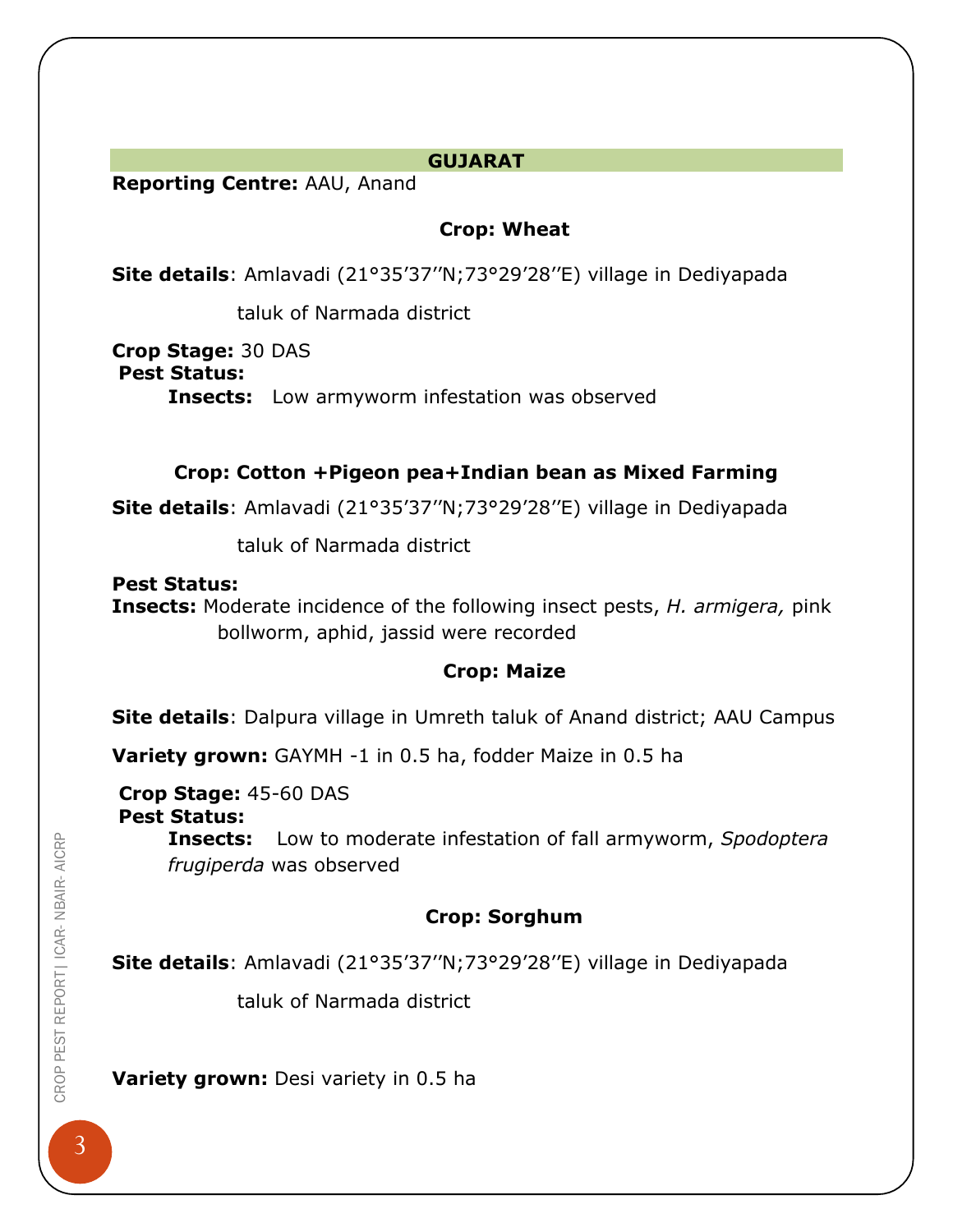#### **Crop Stage:** 35 DAS **Pest Status: Insects:** Low infestation of stem borer was observed

#### **Crop: Chickpea**

**Site details**: Amlavadi (21°35'37''N;73°29'28''E) village in Dediyapada

taluk of Narmada district

**Crop Stage:** 25 DAS

Pest Status: Low damage by gram pod borer was observed

#### **Crop: Pigeon pea**

**Site details**: Amlavadi (21°35'37''N;73°29'28''E) village in Dediyapada

taluk of Narmada district

**Variety grown:** Hybrid **Crop Stage:** 40 DAS

**Pest Status:** Low damage by pod borer- *H. armigera* was observed

#### **Crop: Mustard**

**Site details**: AAU campus

**Variety grown:** GAM-1 in 0.5 ha **Crop Stage:** 45 DAS

**Pest Status:** Low infestation of aphid was recorded

#### **Crop: Okra**

**Site details**: Untkhari village in Umreth taluk of Anand district

**Variety grown:** Hybrid **Crop Stage:** 35 DAS

**Pest Status:** Low infestation of fruit borer *H. armigera* was recorded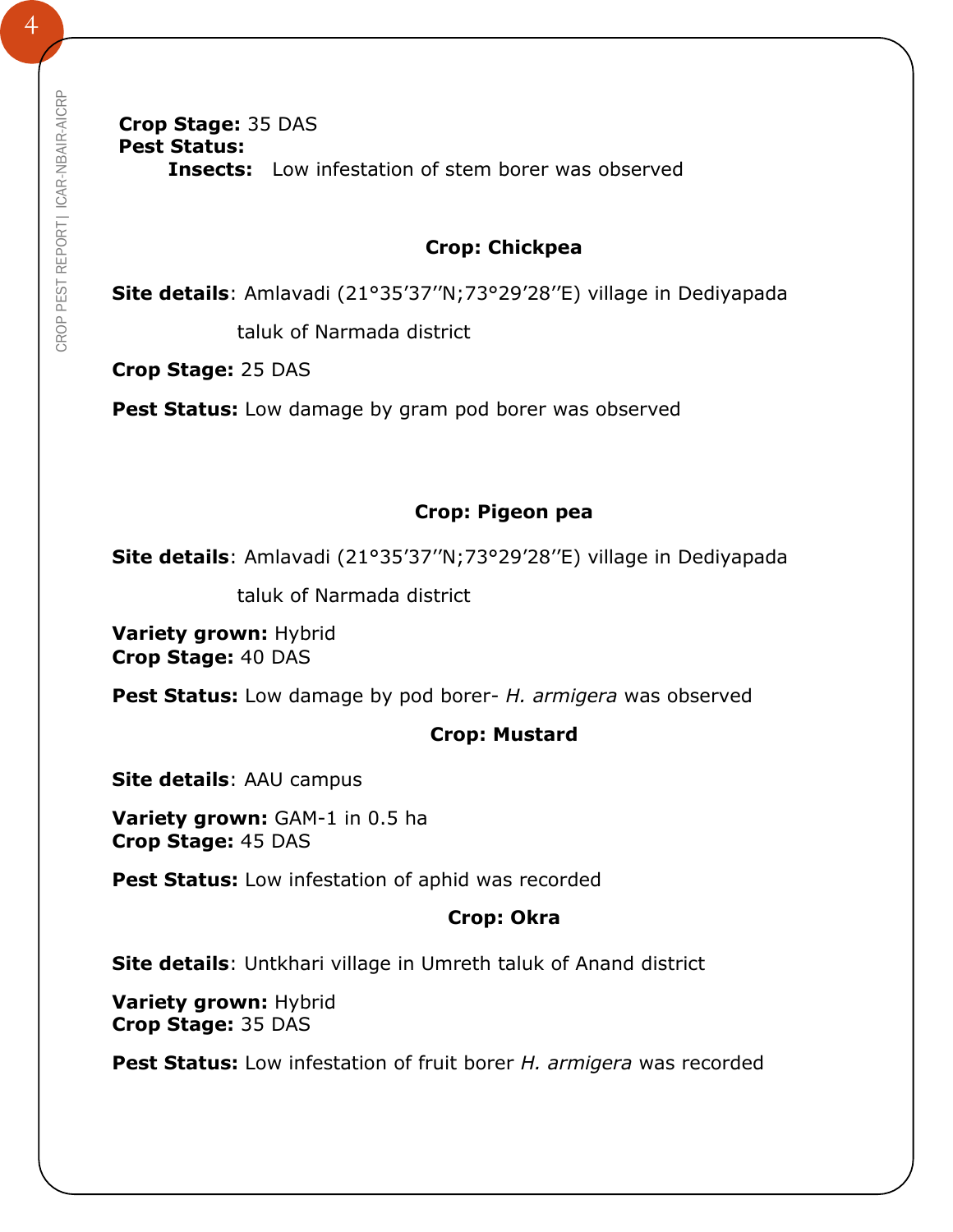#### **Crop: Mango**

**Site details**: Hiranvel village in Talala-Gir taluk of Girsomnath district

**Variety grown:** Kesar

Pest Status: Low infestation of hopper was observed

#### **West Bengal**

**Reporting Centre:** UBKV, Pundibari

#### **Crop: Okra**

**Site details**: Hoglabari (26°21'59" N 89°28'59" E) village in Coochbehar II of Coochbehar District **Varieties grown:** MAHY 55 in 0. 40 ha **Pest Status:** 50 DAS **Insects:** Moderate infestation of aphid was observed

![](_page_5_Picture_8.jpeg)

#### **Aphids on okra Leaves**